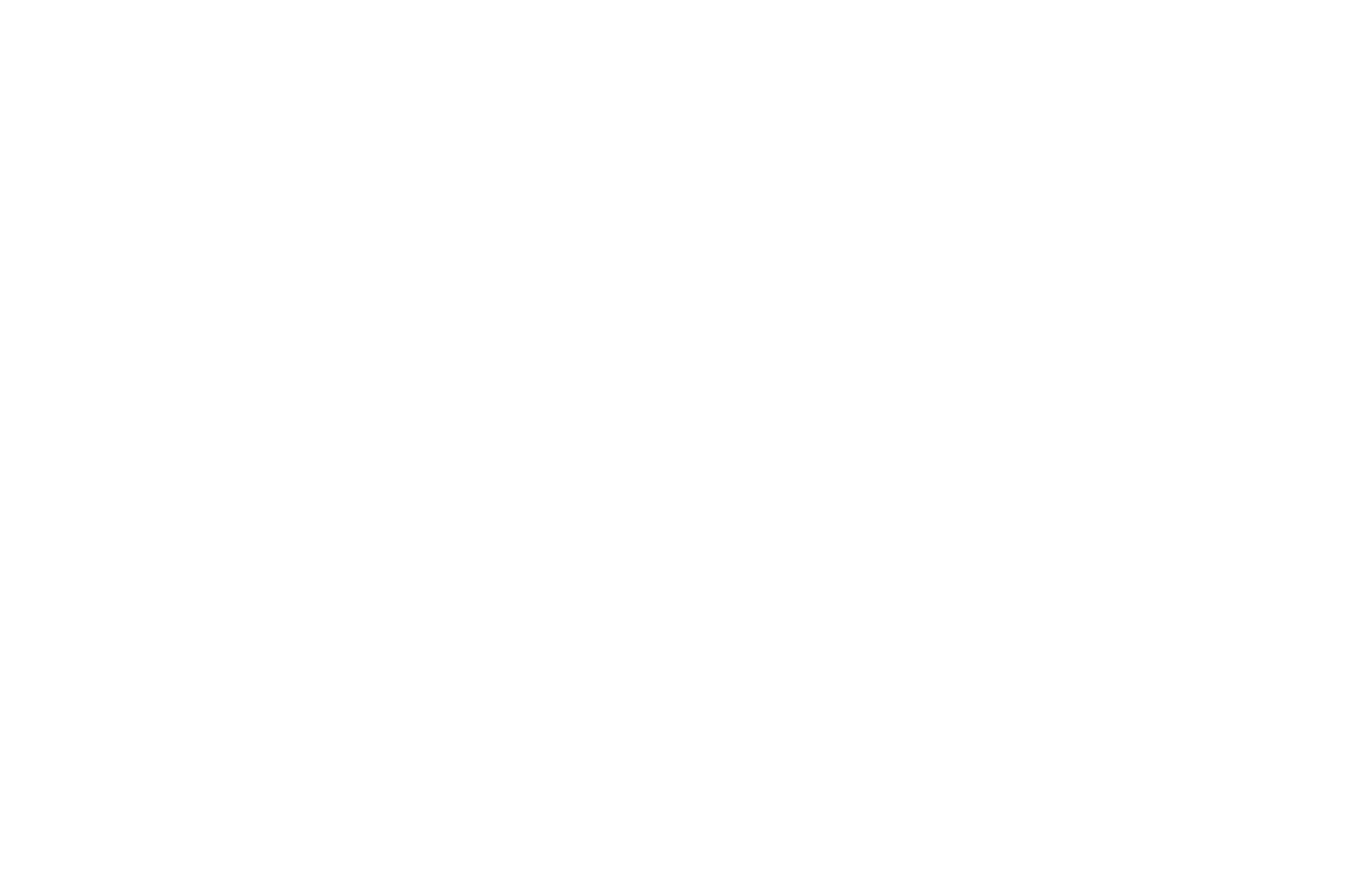#### **INTRODUCTION**

This chapter provides an overview of the plan development process that was used to facilitate the development of the 2035 LRTP Update. This includes <sup>a</sup> summary of the overall approach, tools, and assumptions made to guide the preparation of the plan. Other important issues to the plan development process also are highlighted.

#### **KEY PLANNING TOOLS**

Several tools were used throughout the Needs Plan and Cost Affordable Plan development process. These tools were used to forecast traffic conditions in the future, analyze those traffic conditions based on the improvements, and display the results using maps to convey information in <sup>a</sup> format fit for general understanding. **Figure 3‐1** illustrates how each tool was applied in the evaluation process. These tools include:

- The Tampa Bay Regional Planning Model, Version 7 (TBRPM 7), <sup>a</sup> districtwide travel demand forecasting model used to forecast roadway conditions in the future. This model is based on the Florida Standard Urban Transportation Model Structure (FSUTMS) in <sup>a</sup> CUBE environment. Please see the Technical Support Appendix for more documentation on TBRPM . Chapter 3 of the Technical Appendix has more information about the model.
- $\bullet$  ArcMap Geographic Information Systems (GIS) software, used to create maps and perform calculations based on geographic features such as length, acreage, and complex spatial overlay calculations.
- The Visual Transportation Inventory Management and Analysis Software, or vTIMAS, <sup>a</sup> multi‐function GIS tool previously developed by TOA that was used to analyze forecasted roadway conditions and project roadway improvement costs.
- $\bullet$ Base Year (2006) Network
- $\bullet$ Existing (2009) Network
- $\bullet$ Existing plus Committed (2014) Network
- $\bullet$ 2035 Needs Plan Networks
- $\bullet$ 2035 Cost Affordable Plan Networks
- $\bullet$ 2025 Interim Cost Affordable Plan Networks

#### **KEY PLANNING ASSUMPTIONS**

Selected key planning assumptions are highlighted below, along with references where more detailed information and data are available.

### **Transportation and Land Use**

The 2035 LRTP update was based on an extensive analysis of existing land uses, build‐out densities and intensities, and developable vacant land by land use plan code. Additionally, this analysis considered the impact of approved developments of regional impact (DRIs) and other major developments, as well as future population and employment projections for Pasco County.

The sources for future population and employment projections were the Bureau of Economic and Business Research (BEBR) at the University of Florida and the Florida Department of Labor and Employment Services. The result of this work effort is <sup>a</sup> set of socioeconomic data that reflects the use of vacant developable land in Pasco County, along with the associated land uses that can be built on this vacant land. This was accomplished through the use of <sup>a</sup> land use allocation model. The development of socioeconomic data for Pasco County and the use of the Pasco County Land Use Allocation Model are documented in Chapter 4 of this Plan.

#### **Development of Roadway Network Alternatives**

The development of the final 2035 and 2025 Cost Affordable Plan Networks reflects several iterations and refinements of various network alternatives. The following network alternatives were developed and evaluated, using vTIMAS, as part of the plan development process:

The future networks were developed cooperatively with guidance from the Technical Advisory Committee (TAC), the Citizens Advisory Committee (CAC), and the MPO Board. In addition, several public workshops and discussion groups were held to obtain input from citizens of Pasco County throughout *Figure*



*3‐1: Planning Tool Applications*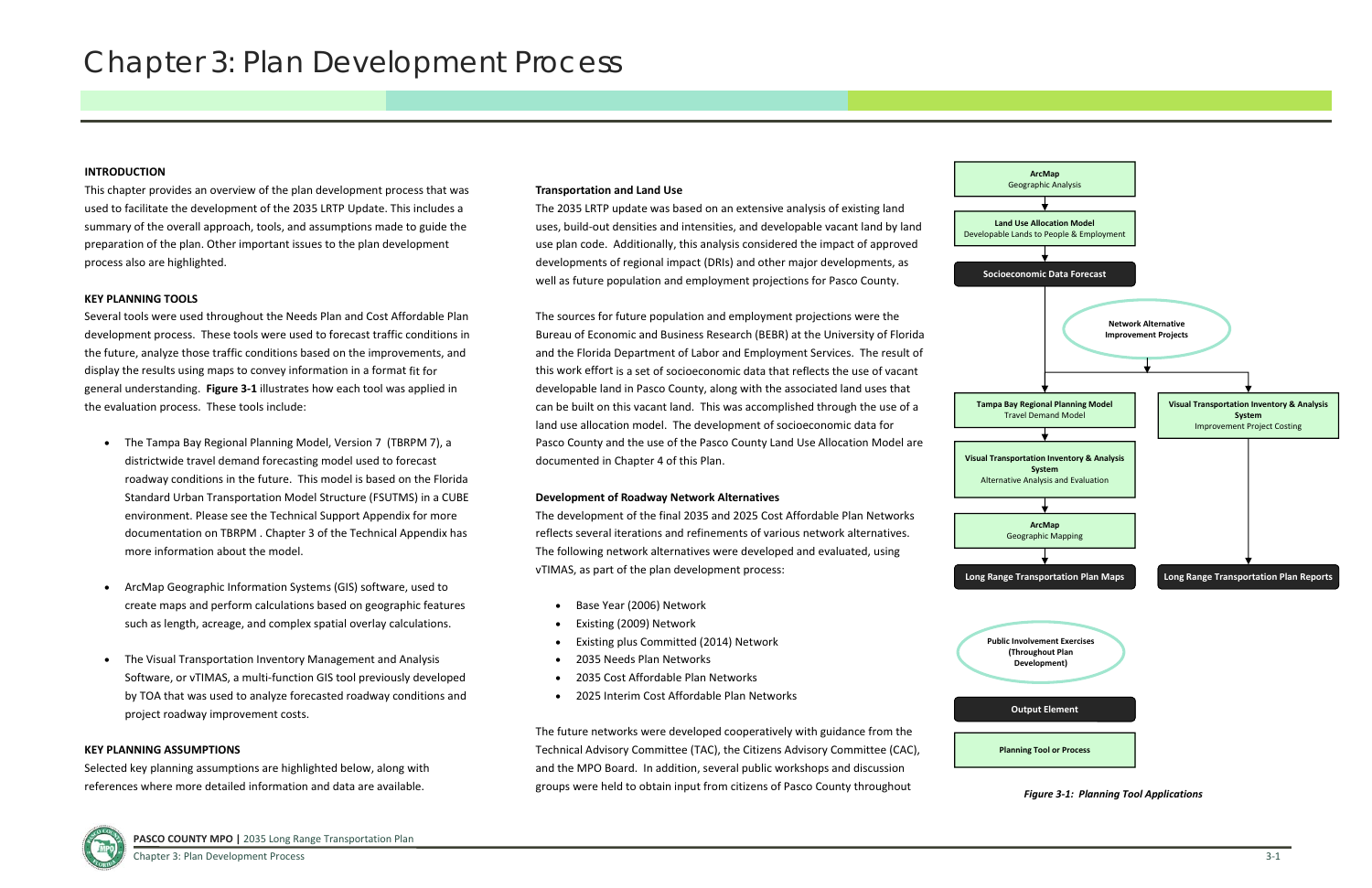**PASCO COUNTY MPO |** 2035 Long Range Transportation Plan Chapter 3: Plan Development Process



the plan development process. The public participation process is summarized in Chapter 10.

#### **Linking and Importing Model Volumes and Adjustment Process**

The testing and development of the Transportation Plan were performed as part of a five-county regional planning process coordinated by the District 7 Office of the FDOT. This process included two key components:

- using the Regional Transportation Analysis (RTA) model to project traffic volumes throughout the region, and
- $\bullet$  coordinating the development and testing of alternatives through regular meetings of the Technical Review Team, <sup>a</sup> regional coordination committee led by District 7 of the Florida Department of Transportation (FDOT).

This cooperative multi‐county approach ensures that travel demand modeling across county boundaries is performed in <sup>a</sup> consistent manner and that the impact of land use and transportation changes in adjacent counties is considered.

- $\bullet$ Average Method  $(F) = (D + E)/2$
- $\bullet$ Exponential Method (G) =  $B [1 + (FGR / 100)] (AY - AB)$
- $\bullet$ Straight Line Method (H) = B  $[1 + ((AY - BY) (FGR / 100))]$
- $\bullet$ User Select (U) <sup>=</sup> User Defined AADT

One of the most significant processes in vTIMAS is called FSUTMS Volumes Input, or FVolsIn. This process links the output of <sup>a</sup> FSUTMS model to vTIMAS and imports the raw model volumes. In Pasco County, traffic volumes were reviewed and adjusted or "smoothed" to correct for imperfections in the model validation process. These adjustments were made using an accepted methodology published by the Transportation Research Board in Technical Report #255.

Seven "smoothing" methodologies were used to make adjustments as appropriate, including:

- Future Model Volume Adjusted to Average Annual Daily Traffic  $(AADT) = C$
- $\bullet$ Difference Method (D) <sup>=</sup> (A ‐ B) <sup>+</sup> C
- $\bullet$ Ratio Method (E) <sup>=</sup> (A / B) <sup>x</sup> C

#### where:

- A <sup>=</sup> Base Year AADT
- B <sup>=</sup> Base Year Model Volume adjusted to AADT C <sup>=</sup> Future Model Volume adjusted to AADT FGR <sup>=</sup> Future Growth Rate AY <sup>=</sup> Analysis Year BY <sup>=</sup> Base Year

Once adjusted volumes are developed using one of the above procedures, an additional manual review is conducted for reasonableness.

#### **Level of Service Analysis**

The vTIMAS System was designed to accept inputs and perform generalized and conceptual LOS. The generalized LOS uses the FDOT Generalized Volume Tables to identify the LOS for <sup>a</sup> roadway segment and facility. The software also has the ability to run conceptual (Art‐Plan) level of service analysis; however, this type of analysis was not performed as <sup>a</sup> part of this LRTP, except for the Congestion Management Process.